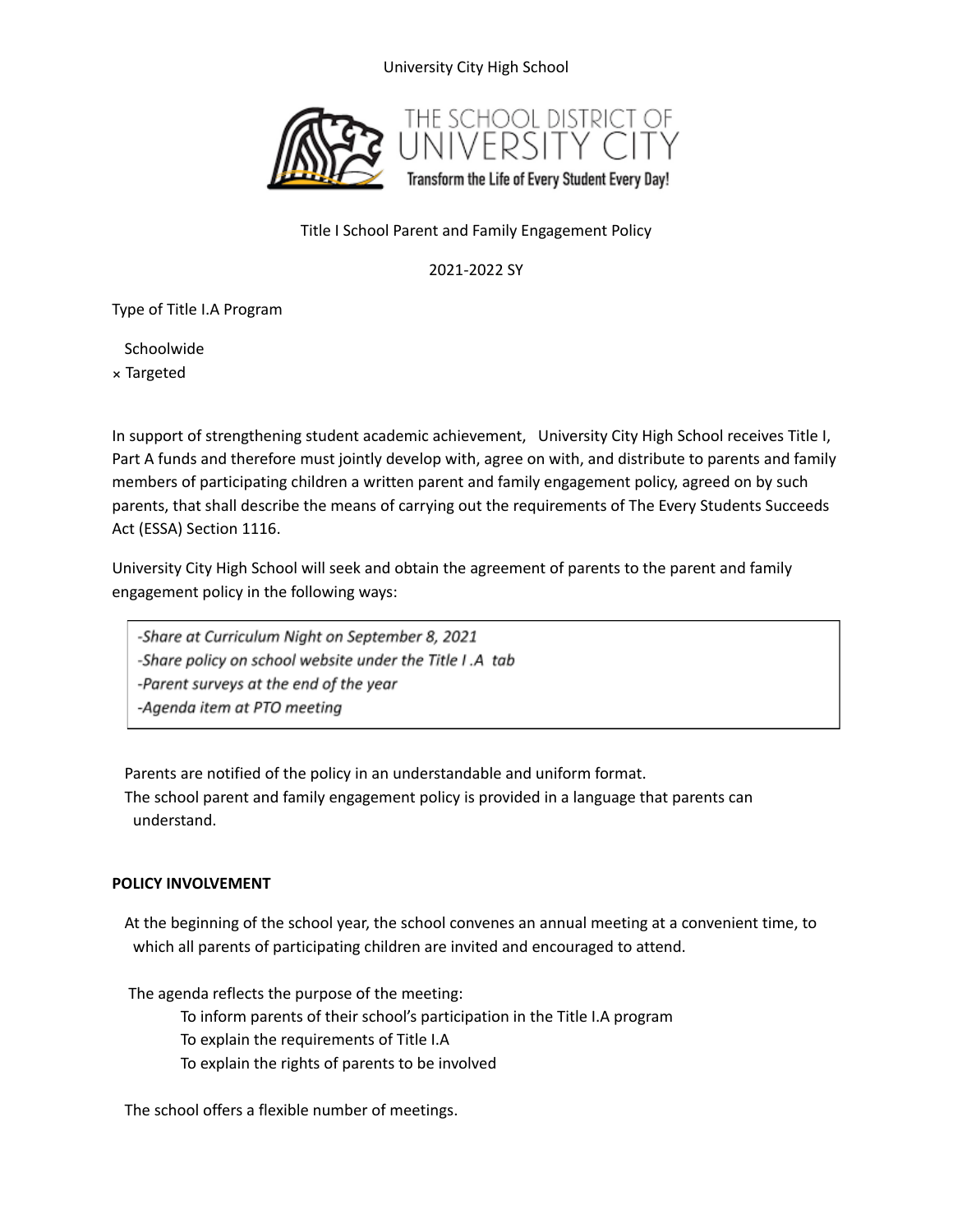Using Title I.A funds, to promote parental involvement the school provides: At least one box checked below

Transportation Child Care Home Visits (Funds will not be utilized for these purposes)

The school involves parents in an organized, ongoing, and timely way:

In the planning, review, and improvement of the Title I.A program and/or Schoolwide program plan in the school.

University City High School will involve parents in the planning, review, and improvement of the Title I.A program and/or Schoolwide Program Plan in the following ways:

-Invite parents to review, provide feedback and update Schoolwide Program Plan (a.k.a. Comprehensive Strategic School Improvement Plan) on the District (Curriculum and Instruction -Federal Programs) Website

In the planning, review, and improvement of the school parent and family engagement policy.

University City High School will involve parents in the planning, review, and improvement of the Parent and Family Engagement Policy in the following ways:

-Share policy on school website -Parent surveys at the end of the school year

The school provides parents of participating children:

Timely information about the Title I.A programs.

University City High School will provide information to parents about the Title I. A program in the following ways:

-Share information about the Title I.A program in the Principal newsletter -Title I.A tab on the school website will have information about the Title I.A program -Use multiple methods of communication to families such as school reach system, peach jar, etc.

A description and explanation of the current curriculum in use at the school, the forms of academic assessments that are used to measure progress, and the achievement levels of the MAP assessment.

University City High School will provide a description and explanation of the curriculum, academic assessments, and MAP achievement levels in the following ways: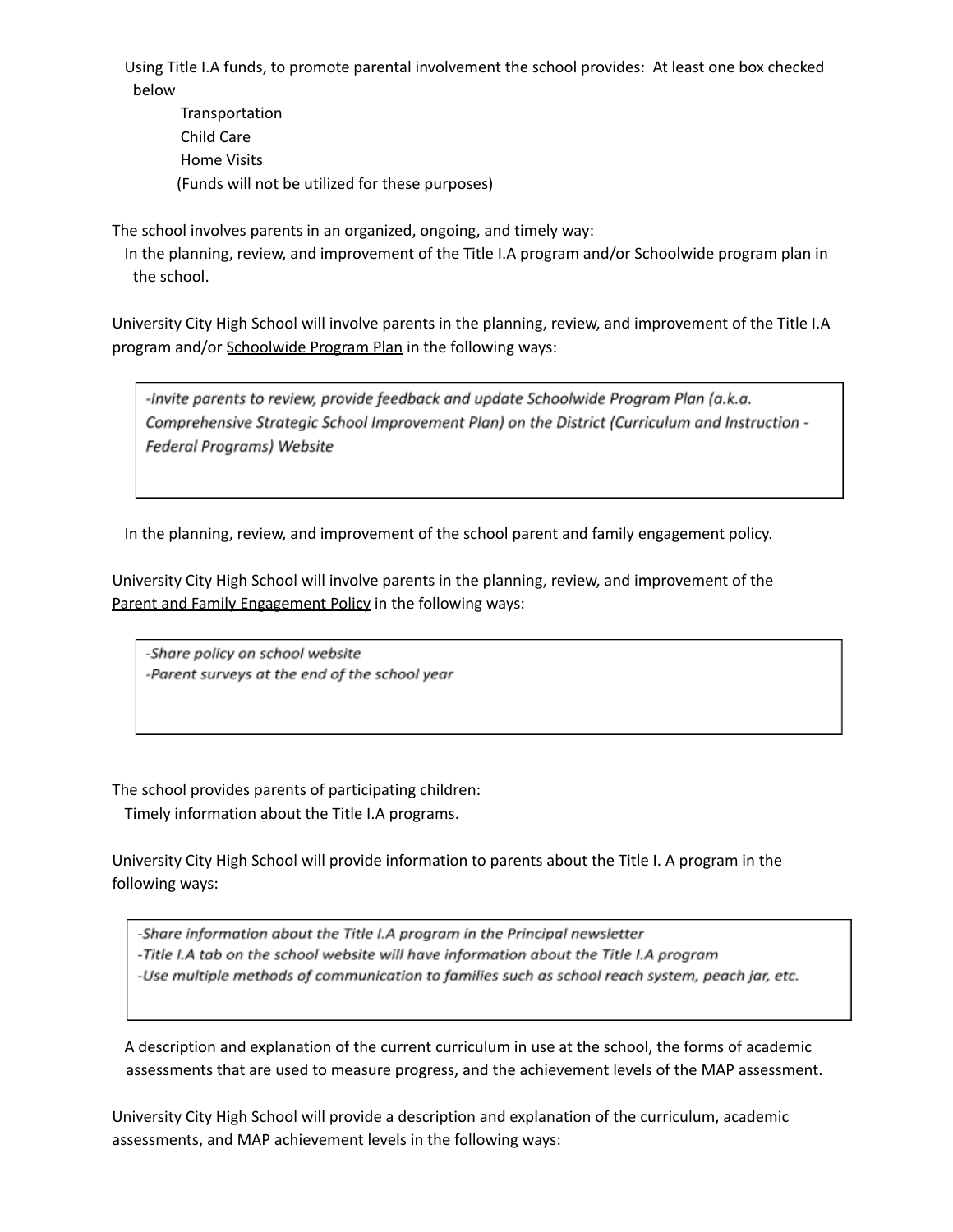-Parent/Teacher Conferences - Fall/Spring - Teachers will share MAP Achievement data -School Website -The school website will have information about courses, curriculum, syllabi -SDUC Website - Curriculum and Instruction Tab will have information regarding curriculum and assessments

Opportunities, as appropriate, to participate in decisions relating to the education of their children.

Responses to their suggestions as soon as possible.

## **SCHOOL CAPACITY FOR INVOLVEMENT**

To ensure effective involvement of parents and to support a partnership among the school, parents, and the community to improve student academic achievement, University City High School will:

Provide assistance to parents, as appropriate, in understanding:

- the Missouri Learning Standards
- the Missouri Assessment Program
- local assessments
- how to monitor a child's progress and
- how to work with educators to improve the academic achievement of their children.

University City High School will provide assistance on the aforementioned topics in the following ways: Provide materials and training to help parents work with their children to improve achievement.

University City High School will provide materials and training in the following ways:

-Parent/Teacher Conferences – Fall/Spring – Teachers will share MAP Achievement data -SDUC Website – Curriculum and Instruction Tab will have information regarding curriculum and assessments

-Offer regular opportunities for families to hear directly from school staff through parent information sessions, parent coffees, etc

-Teachers and administrative staff when appropriate will hold workshops to connect parents to tools and resources for high school course work and opportunities post high school.

Educates teachers, specialized instructional support personnel, principals, and other school leaders, and other staff, with the assistance of parents, in the values and utility of contributions of parents, and in how to reach out to, communicate with, and work with parents as equal partners, implement and coordinate parent programs, and build ties between parents and the school.

University City High School will educate school personnel regarding working with parents in the following ways:

-Review and update with school staff communication procedures with parents -Provide training for school staff regarding effective communication techniques for working with parents